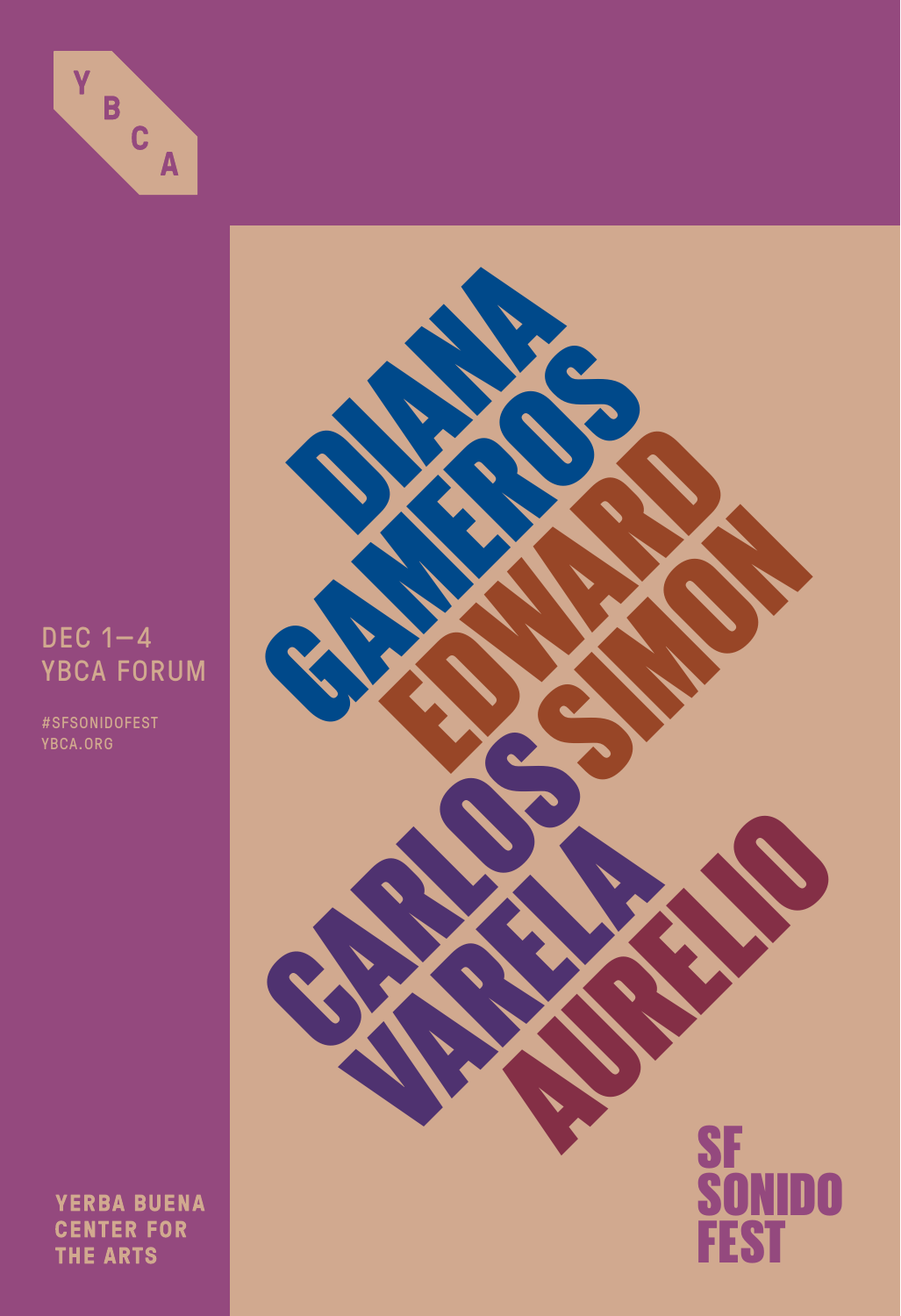## WELCOME TO YERBA BUENA CENTER FOR THE ARTS



Our organization was founded in 1993 as a citizen institution that would be home to the diverse local arts community while serving to connect the Bay Area to the world. YBCA's mission is to generate culture that moves people. We believe that culture—a collection of art, traditions, values, human experiences, and stories is what enables us to act with imagination and creativity, to act socially, politically, and with conviction. Culture instigates change in the world.

We believe that more and different kinds of people need to be defining culture today and that more people need to have access to cultural experiences that are relevant to their lives and their communities. We need new definitions and new experiences that bring people together regardless of their differences in order to make the inclusive and equitable culture we need today. We believe that the arts should be on the front line of change and that cultural institutions exist to spur and support big societal movements. Through powerful art experiences, thoughtful and provocative content, and deep opportunities for participation, we are committed to kindling inclusive culture that cultivates empathy, awakens personal and societal transformation, and reaches for a world fueled by inspiration. The need has never been stronger than now, and there is no better place than YBCA to answer the call. We are so glad that you are here. We are grateful for your cultural participation, and we hope you will come back and enjoy all that YBCA has to offer.

Warmly,

**DEBORAH CULLINAN** CEO of YERBA BUENA CENTER FOR THE ARTS



Photo by Hanna Quevedo

THURSDAY, DECEMBER 1

## DIANA GAMEROS I AM HOME: A MUSICAL REFLECTION ON LOVE, MIGRATION, AND IDENTITY

**Diana Gameros**, singer-songwriter **Danny Cao**, trumpet **Thomas Edler**, upright and electric bass **Andrew Maguire**, vibraphone, drums, percussion **Patrick Wolff**, clarinet, tenor sax **Amaranth String Quartet Emily Botel,** violin **Abigail Shiman**, violin **Erica Zappia**, viola **Helen Newby**, cello

#### **AWESÖME ORCHESTRA COLLECTIVE**

**David Möschler**, conductor **Nick Carnes**, French horn **Jeremy Carrillo**, trombone **Nat Echols**, bassoon **Ashley Ertz**, oboe **Jenny Hanson**, flute **Bin Love**, tuba **Danny Cao**, trumpet **Thomas Edler**, upright and electric bass **Andrew Maguire**, drums, percussion **Patrick Wolff**, clarinet, tenor sax

**Emily Botel**, violin **Abigail Shiman**, violin **Erica Zappia**, viola **Helen Newby**, cello

**Patrick Wolff,** horn arrangements on *SB1070*, *Ligerita*, *I Begin*, and *Para Papa*

**Yvette Holzwarth**, orchestral arrangement of *SB1070*

**Minna Choi**, string arrangement of *Medley of Traditional Mexican Tunes* and orchestral arrangement of *En Juárez*

**Nahuel Bronzini**, string arrangement of *Libre y Serena*

**Susana Aragón**, lobby installation

**Claudia Escobar**, video clips

**Cosponsors:** Sol Food, Cypress Private Security, The Curious Company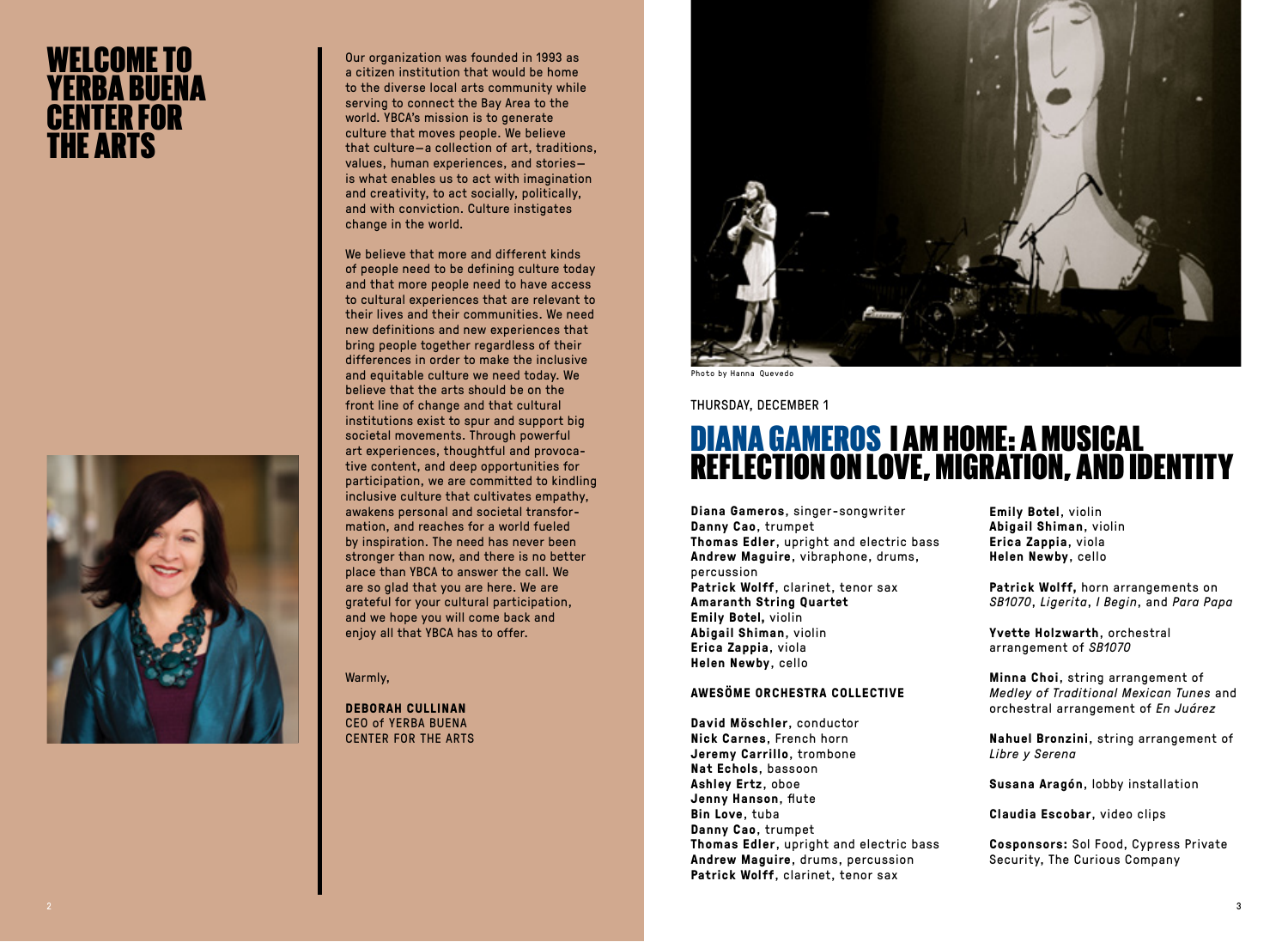## A NOTE FROM THE CURATOR

**ISABEL YRIGOYEN** MUSIC CURATOR

How do memories shape us? How do we feel when we remember the color of a particular sky, the flora and fauna we breathed and walked among as youngsters, the sounds of a street, our grandmother's hands, our best friend's laughter? These memories are engraved in our bodies like tattoos. When we leave home to travel a long distance and returning is no longer possible, we feel saudade, a Brazilian expression that captures the feeling of longing, of feeling connected to our roots and culture when we are far away. When you have to make a new life in a new place, how do you find home? These are some of the questions that Diana Gameros explores so eloquently through her melodious ballads. These are songs that travel through your mind and reach the heart, songs that stay with you and become part of you, that are capable of changing you, that can awaken something buried or that you thought was dead. Gameros sings like a bird calling home, telling stories of borderlands, of Mexico, and of love. You're in for a treat! Enjoy!

## PROGRAM OVERVIEW

 *I Years had been from Home And now before the Door I dared not enter, lest a Face I never saw before*

*Stare stolid into mine And ask my Business there— "My Business but a Life I left Was such remaining there?"*

### *[…]*

*I laughed a crumbling Laugh That I could fear a Door Who Consternation compassed And never winced before.*

—EMILY DICKINSON, *Home*

In January 2018 I will receive the last official US document I need to travel outside the country. I will be going to Mexico for the first time in fifteen years to visit my childhood home in Ciudad Juarez, where my family still lives.

Recently I discovered the Emily Dickinson poem I shared above. As I read, I found companionship. I felt understood. The uncertainty and other emotions Dickinson powerfully reveals in her stanzas accurately describe my own, as I prepare to stand "before the door" of my own distant home. After such a long time away, what should I expect when I return to Ciudad Juarez? Will I feel on some level out of place, as I did when I first moved to the United States as a teenager? Will the home I have longed for still feel like "home"?

Amid the many unknowns and feelings that come up as my return to my homeland gets closer, there is one feeling that brings me to a place of peace, and that is the feeling of gratitude. Gratitude for the opportunity to go back, for the lessons I have learned while away, and for the countless expressions of love I have received in my adoptive land.

May the music we are presenting tonight bring comfort to those who are in search of "home," and may the hearts and minds of those who have found "it" be open to welcome, support, and love those who are still on the journey.

## SONGS

## **¿CÓMO HACER?**

¿cómo hacer que la vida perdure (que nada ni nadie escasee)? si nadie es eterno nada nuestro

¿cómo hacer que el que camina vuele? ¿cómo hacer que las fronteras se evaporen? y caminar sin prisa al hogar sin miedo llegar

¿cómo hacer que mi tierra me perdone? ¿cómo hacer para que su jardín ya vuelva a florecer? y hacerle saber que lejos duele decirle también que vivo por volver a verle

## **LIGERITA**

una hoja en blanco es lo que necesito donde la ansiedad y la apatía se oculten donde la ansiedad y la impaciencia se refugien

aliviando mis pesares va la hoja de papel convirtiéndose en aliada de los asuntos del ayer

ligerita quiero ser ligerita quiero ser así de blanca como una hoja de papel

una hoja en blanco es lo que yo te pido donde la soledad y el corazón se junten donde la soledad y la conciencia se dibujen

 y que escriba sobre mí la vida que en mi cuerpo marque su alegría, su placer blanca he de ser, blanca he de ser para que escriba en mi la vida para que escriba en mi la vida

how can we make life last? (so nothing and no one is scarce) if no one is eternal nothing is ours

how can we make the walker fly? how can we make the borders dissolve? so he/she can walk home fearless

how can i make my land forgive me? how can we make her garden flourish again? how can I let her know as well that far hurts, that i live to see her again

a blank sheet of paper is what i need where anxiety and apathy can hide where anxiety and impatience can take refuge

there goes the sheet of paper, alleviating my sorrows becoming an ally in the matters of the past

i want to be light i want to be light and white as a blank sheet of paper

—DIANA GAMEROS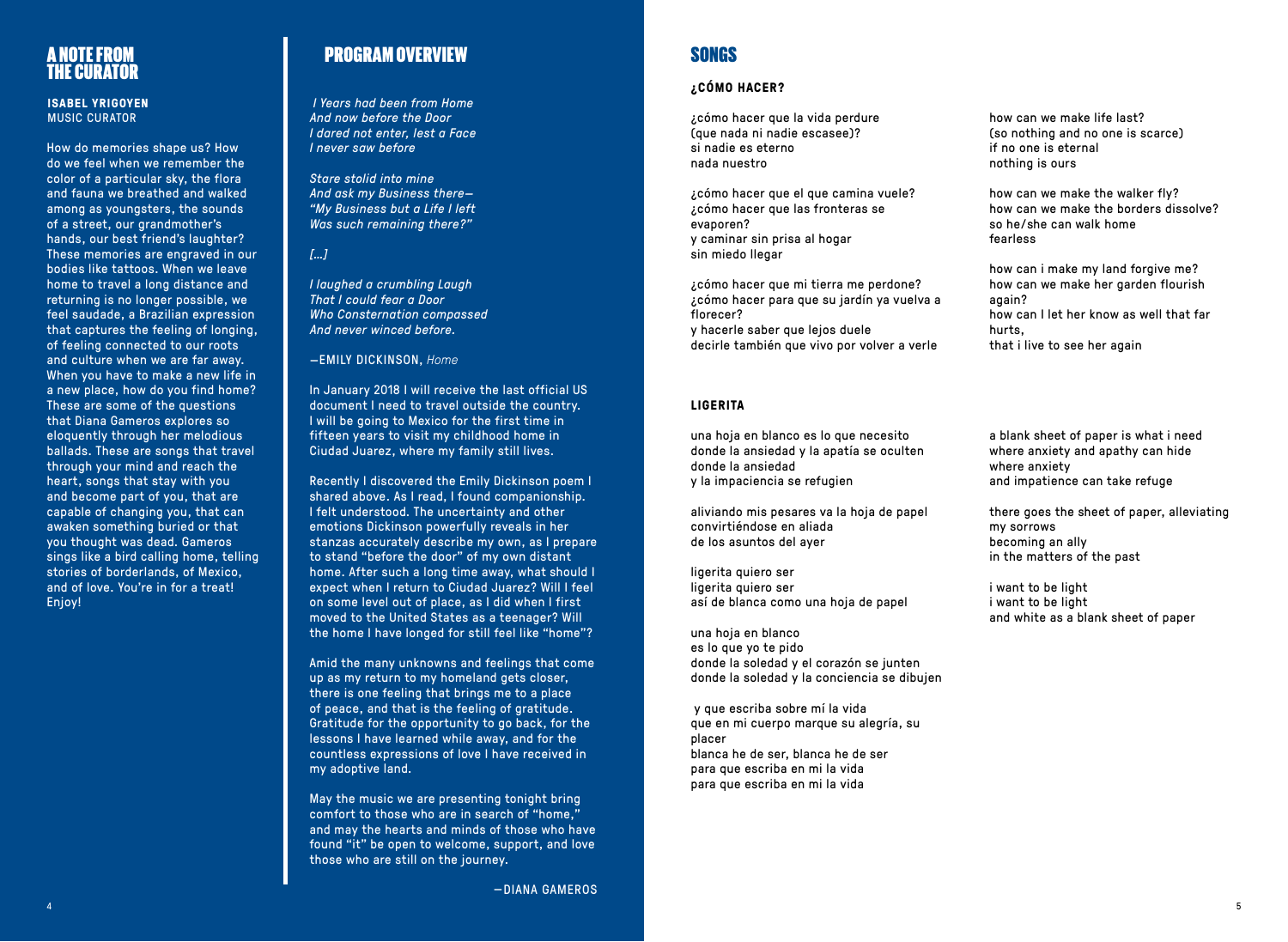## ARTIST PROFILES

Originally from Ciudad Juarez, Mexico, **DIANA GAMEROS** is a singer, guitarist, and composer. Gameros creates authentic, inspiring music that reflects the twentyfirst-century experiences of an indie artist at the borderlands between cultures, languages, and genres. Now living in the Bay Area, Gameros has played with many local favorites, including the Oakland East Bay Symphony and the Magik\*Magik Orchestra, and has opened concerts for Bebel Gilberto, Latin Grammy winners La Santa Cecilia, Latin Grammy nominee Ximena Sariñana, and many others. In 2013 she released her first album, *Eterno Retorno*, a soulful retrospective of her journey as an immigrant. In October 2014 she received the Emerging Leader Award from the Chicana/Latina Foundation for her work in music and her support of social justice movements. Gameros's songs and stories have been featured on NPR's *All Songs Considered*, NPR's *Alt. Latino Podcast*, Public Radio International's *The World*, and PBS *NewsHour*. She is currently writing music for her second album, which will be coproduced by the Mexican songwriter Natalia Lafourcade.

**AMARANTH QUARTET** was founded in 2013 and strives to present classical music to diverse audiences in a variety of locales. Mentored by the Cypress String Quartet and members of the Ives Quartet, they have received additional guidance from members of the Kronos, Pacifica, Brentano, Concord, and St. Lawrence String Quartets. Amaranth Quartet firmly believes in the importance of community engagement. They are actively involved in and committed to outreach at grade schools across the United States. Commissioning and premiering new music for string quartets is essential to its mission. Beyond bringing the established string quartet repertoire to life, Amaranth Quartet is committed to working with a diverse group of Bay Area artists. Collaborators include Amy LaCour, Kendra McKinley, Diana Gameros, Madeline Tasquin, and Nahuel Bronzini. Amaranth Quartet is fiscally sponsored by the San Francisco Friends of Chamber Music. **amaranthquartet.com**

**DANNY CAO** is a trumpeter, singer, composer, arranger, and producer, born, raised, and living in San Francisco. His current projects include the DU UY Quintet, Inspector Gadje, Istanbul Connection, Mission Delirium, and Manicato. He has worked with Vinyl, LoCura, Bayonics, Royal Jelly Jive, J. C. Hopkins, Mars Villa, Big Bones, and many San Francisco Bay Area groups. **duuy.net**

**THOMAS EDLER** is a bassist living and playing in San Francisco. He relocated to this city in 1997 from Milwaukee, where he studied jazz with Richard Davis and Gerald Cannon. He studied classical performance with Shinji Eshima (San Francisco Ballet, San Francisco Opera) and Catherine McGinn (Milwaukee Symphony). He has played and recorded with George Braith, Vincent Davis (Roscoe Mitchell, Von Freeman), John Kruth (Violent Femmes, TriBeCaStan), Diana Gameros, Berkeley Fudge, Indianna Hale, Symphony Parnassus, and many other Bay Area jazz, folk, and rock musicians.

**ANDREW MAGUIRE** is a freelance

percussionist living in Oakland. He was most recently the drummer for the 2014–15 national tour of the Broadway musical *Anything Goes*. When in the Bay Area, he is active on drums, mallets, and percussion with many local theater companies and in the Magik\*Magik Orchestra, with whom he has joined ODC Dance and Zoe Keating, Gregory Alan Isakov, and Pop-Up Magazine's live shows. He is also a house session musician at John Vanderslice's Tiny Telephone Studios in San Francisco and Oakland. He records and tours regularly with Mirah and has played with Van Dyke Parks, the Kings of Convenience, Thao & the Get Down Stay Down, and the Oregon Symphony. He studied at the University of Miami Frost School of Music (BM) and the Henry Mancini Institute in Los Angeles. **andrewmaguire.net**

**PATRICK WOLFF** is a saxophone and clarinet player rooted in the bebop tradition, with a long history in the New York jazz scene. He has worked with Matt Wilson, Albert "Tootie" Heath, Peter Bernstein, Grant Stewart, Josh Roseman, Dean DeRose, and many other jazz greats.



Photo by Joan Cerqueiro

Since moving to San Francisco in 2009, Wolff has appeared regularly with Marcus Shelby, Adam Shulman, and Diana Gameros. With four albums released under his name, he is making his mark as a bandleader with a sextet playing his original compositions, and with a classic jazz quartet focused on obscure and forgotten repertoire. He teaches at the Stanford Jazz Workshop and the College of San Mateo, and hosts the weekly show *Have You Heard* on KCSM 91.1 FM, exploring the work of emerging and underrated jazz artists. **patrickwolffmusic.com**

**DAVID MÖSCHLER** is an award-winning freelance conductor and musical director, based in the San Francisco Bay Area, with more than one hundred professional productions in the Bay Area and in other regional theaters. Recent music direction

credits include working with American Conservatory Theater, San Francisco Playhouse, San Jose Repertory Theatre, and Shotgun Players, among many others. Möschler served on the music staff of College Light Opera Company of Cape Cod for seven seasons, and is now resident musical director for YMTC Berkeley and on faculty at Academy of Art University. Möschler has premiered more than forty new works, and has recorded orchestral accompaniment for a dozen full-length albums and live performances with artists such as Sly and the Family Stone, Van Dyke Parks, Inara George, James Williamson, Beats Antique, Casey Crescenzo and the Dear Hunter, and the Harry Nilsson Family. **davidmoschler.com**, **awesomeorchestra.org**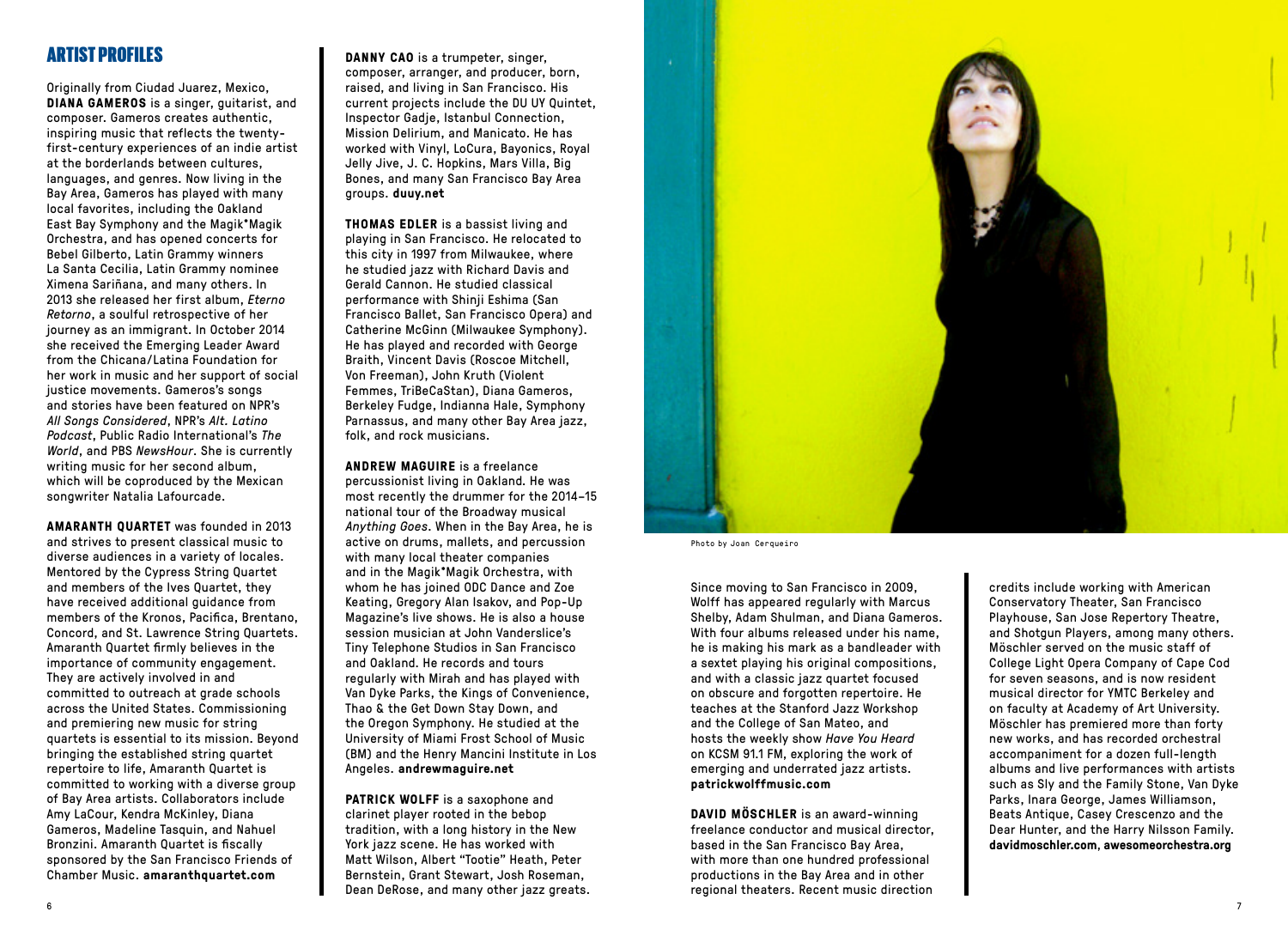

#### FRIDAY, DECEMBER 2

## EDWARD SIMON AND ENSEMBLE VENEZUELA WITH SPECIAL GUESTS MARIA ALEJANDRA RODRIGUEZ AND JACKELINE RAGO

**Edward Simon**, piano **John Ellis**, tenor saxophone and bass clarinet **Marco Granados**, flute **Jackeline Rago**, cuatro and maracas **Roberto Koch**, bass **Henry Cole**, drums **Maria Alejandra Rodriguez**, guest vocalist

Edward Simon's composition *Venezuelan Suite* was made possible with support from Chamber Music America's 2005 New Jazz Works: Commissioning and Ensemble Development Program, funded through the generosity of the Doris Duke Charitable Foundation.

Edward Simon representation: Hans Wendl Produktion, **hanswendl.com**

## A NOTE FROM THE CURATOR

**ISABEL YRIGOYEN** MUSIC CURATOR

Venezuelan music has a wonderful heritage, boasting some of the most gifted and versatile musicians from Latin America and the Caribbean, where music is a part of everyday life. Wherever you travel, music rings out from the cities, the countryside, schools, and street corners, and you're sure to run into a soulful singer who plays the fourstringed national instrument known as the cuatro, accompanied by a mesmerizing maraca player and the cheerful twang of the Venezuelan harp. Every state of Venezuela has its own particular rhythm, dance tradition, and influences characteristic of that region, creating a rich and joyful cacophony of sound that is rooted in place and in song.

Tonight we present a group of extremely talented musicians from Venezuela. Some reside in the Bay Area, others in Venezuela, some elsewhere in the United States. They perform their own contemporary music, rooted in the gorgeous folkloric music of the country. Led by the remarkable pianist Edward Simon with his Ensemble Venezuela, this evening is a special tribute to the people of Venezuela, who are right now facing such a difficult moment in their history. I hope that tonight's concert is a respite for those who are affected by the ideology of hatred. I truly believe that artists can bring people together through their music and art. This group of artists show the camaraderie and solidarity that has always been characteristic of ordinary Venezuelans, and we're honored to bring forth this positive energy that is so needed right now. Enjoy!

## PROGRAM OVERVIEW

The music of Venezuela has yet to gain the wider renown of many other beloved Latin American musical traditions, but jazz pianist-composer Edward Simon aims to change that with Ensemble Venezuela. Simon—a Guggenheim Fellow and member of the SFJAZZ Collective, as well as leader of his own fine bands—blends the colorrich lyricism and rhythmically buoyant sounds of his native Venezuela with the harmonically sophisticated, forward-looking manner of jazz.

The sound of Ensemble Venezuela is distinctive, with the bright timbre of traditional Venezuelan instruments—including harp, flute, and cuatro mixed with the darker sounds of jazz saxophone, piano, double bass, and trap drums. Simon notes that even though his music fluctuates between sounds more familiar to jazz and sounds more familiar to the folkloric, "the goal is always an integrated, holistic sound. Latin American music has such rhythmic vitality, and when you combine that with the harmonic richness and real-time invention of jazz, it yields a profoundly beautiful mix—a real best of both worlds."

Ensemble Venezuela is a band of remarkably versatile musicians from the worlds of both jazz and Venezuelan music. Simon explains: "In a band like this, who fills the drum chair is key, and I can't think of anyone better for this than Adam Cruz. We've formed a strong rapport after several years of playing together. He knows so many traditions and can combine jazz and Latin music in an informed, seamless, personal way. Playing tenor saxophone and bass clarinet is John Ellis. He's an experienced jazz improviser who has lived in New Orleans, so he has that city's feel for the music of the Caribbean. I met bassist Roberto Koch in Venezuela. He is one of the most respected bassists there today and was essential for translating the language of Venezuelan music to jazz. The flute is a common lyrical voice in Venezuelan music, and Marco Granados is a classically trained flutist with a beautiful sound. Piano, bass, and drums aren't the traditional rhythm section in Venezuelan music—it's cuatro, harp, and maracas. The cuatro and maracas are taken very seriously in Venezuela, and I feel fortunate to have the Bay Area's own Jackeline Rago playing both of them with great expertise and passion."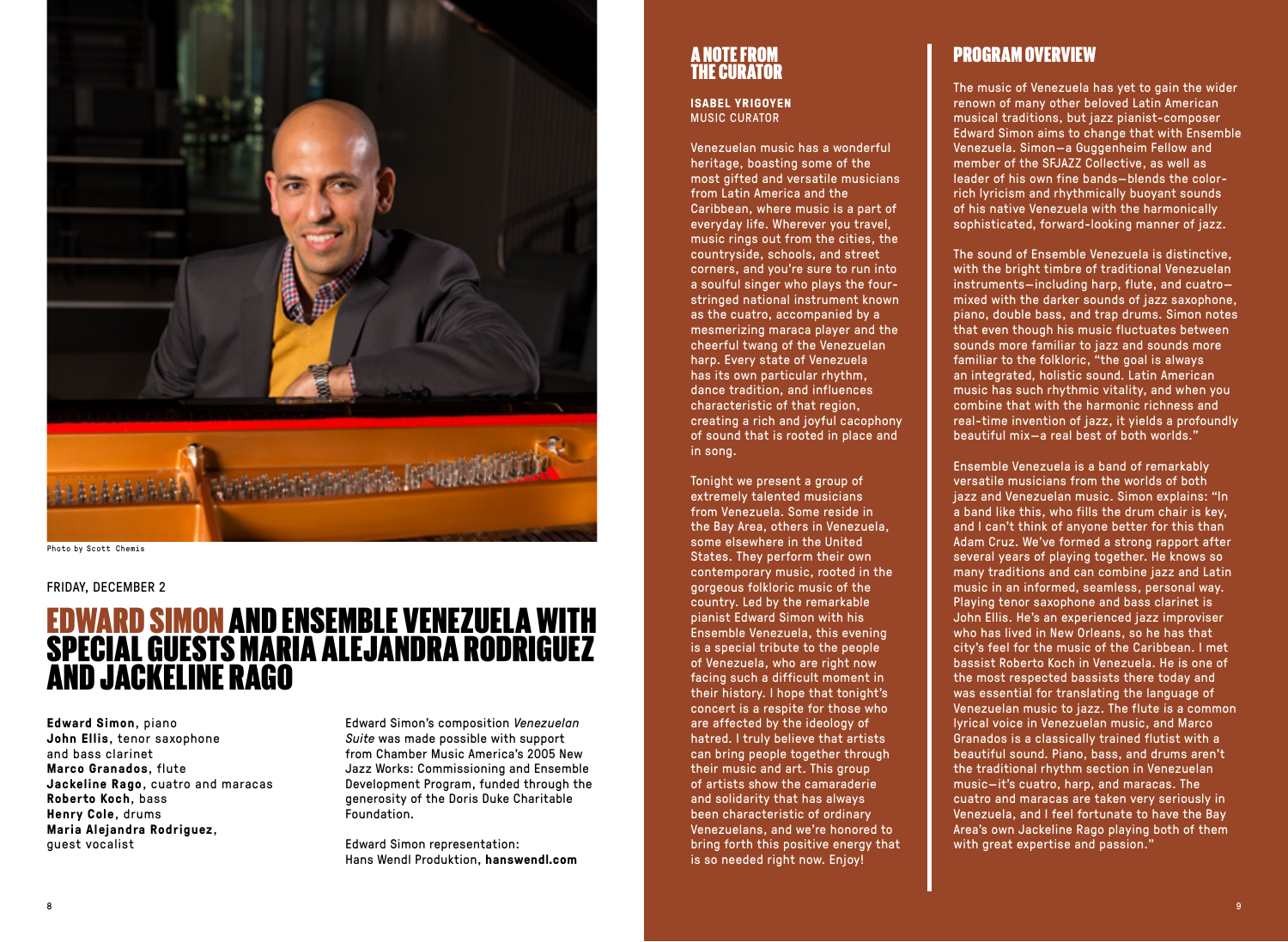## ARTIST PROFILES

**EDWARD SIMON** made his first recording as a leader in 1994 (*Beauty Within*, Audioquest), giving birth to the Edward Simon Trio. That same year he took third place in the Thelonious Monk International Jazz Piano Competition. Since then he has founded several other jazz ensembles, including the Edward Simon Quartet, Ensemble Venezuela, and Afinidad. Subsequently Simon became interested in the folk music of his native land, Venezuela. In 2003 he founded Ensemble Venezuela, an outlet for exploring the marriage between jazz and Venezuelan music through new works and arrangements of works by Venezuelan masters. Two years later he was awarded a second grant from Chamber Music America to compose and perform the *"Venezuelan Suite,"* a work that ranges across jazz, chamber music, and Venezuelan folk music.

In 2010 Simon was named a Guggenheim Fellow by the John Simon Guggenheim Memorial Foundation. That same year he became a member of the SFJAZZ Collective, a prominent musician-composer jazz ensemble dedicated to creating new work and highlighting the music of historically significant jazz composers of the modern era. The collective is comprised of "eight of the most in-demand" (*New York Times*) artists performing today. Simon's latest project is *House of Numbers*, a series of pieces for jazz quartet and chamber ensemble, commissioned by a 2014 Chamber Music America New Jazz Works grant. Performed by Afinidad and the acclaimed Imani Winds, *House of Numbers* premiered in September 2016 at the University of the Pacific's Brubeck Institute in Stockton, California. Edward Simon is a Yamaha Artist.

The versatile saxophonist, clarinetist, and composer **JOHN ELLIS** occupies a space directly between the celebratory, welcoming spirit of New Orleans and the edgy, frantic streets of New York. Both as the leader of his own eclectic projects and as an in-demand sideman for a mindboggling number and variety of artists,

Ellis expresses a keen intellect and easy virtuosity while maintaining a mischievous gleam in his eye and never letting tongue stray far from cheek.

**MARCO GRANADOS**, a native of Venezuela, maintains an active international career as a soloist, chamber musician, and educator. His diverse repertoire spans from classical to folk, with Latin American music his specialty. He is currently a member of the innovative Chamber Ensemble Classical Jam, and was a founding member of the Amerigo Ensemble, the Camerata Latinoamericana, and the Granados/ Abend Duo. Granados has collaborated with the Cuarteto Latinoamericano, the Chamber Music Society of Lincoln Center, and such distinguished artists as Paquito D'Rivera, flutist Ransom Wilson, harpist Nancy Allen, oboist Heinz Holliger, flutist William Bennett, soprano Renée Fleming, and baritone Dwayne Croft. The first musician to have appeared as soloist for three consecutive seasons with the New York City Symphony at Alice Tully Hall and Merkin Concert Hall in New York, Granados has also appeared as a soloist with Philharmonia Virtuosi of New York, members of the Cleveland Orchestra, the Juilliard Chamber Orchestra, the Haydn Festival Orchestra of Maine, and L'Orchestra in the Berkshires, among others.

**JACKELINE RAGO**, a native of Venezuela, is a multi-instrumentalist, composer, arranger, producer, and educator who specializes in Venezuelan folk music as well as music from other countries of Latin America and the Caribbean. Prior to moving to the United States, she spent years studying the Venezuelan national stringed instrument the cuatro and mandolin at the Manuel Antonio Carreño Primary School. While in Venezuela, Rago also pursued studies in Afro-Venezuelan percussion under folklorists Hector Pacheco and Alexander Livinalli from the Fundación Bigott in Caracas. In addition to her cuatro and mandolin expertise, Rago is an accomplished percussionist and vocalist. She is the artistic and musical director of the Venezuelan Music Project and a founding member of the VNote Ensemble (formerly the Snake Trio).

**ROBERTO KOCH**, born in Caracas, is considered one of the most versatile bassists in Venezuela. Graduated from Escuela de Música Lino Gallardo in Caracas, and with a master's degree in jazz performance from Jazzcampus in Basel, Switzerland, he has played with many of the most prominent artists and groups in Venezuela, including Aldemaro Romero, Simón Díaz, Alcides Rodríguez, Alexis Cárdenas, Eddy Marcano, Gualberto Ibarreto, Cecilia Todd, Claudia Calderón, Ilan Chester, BAK Trío, C4 Trío, and Ahonda. He has appeared on more than fifty recordings. He has also played and/ or recorded with many Venezuelan jazz artists, such as Pablo Gil, Gerry Weil, Leo Blanco, Pedro Eustache, Roberto Quintero, Orlando Poleo, Alfredo Naranjo, and Andrés Briceño, and many international artists, including Paquito D'Rivera, Dave Samuels, Edward Simon, Dave Kikoski, Steve Khan, Mike Stern, Adam Rogers, Anat Cohen, Mike Holober, Rudi Berger, and Wolfgang Muthspiel. He has presented workshops on Venezuelan music at the Berklee College of Music and the University of Tokyo, among other schools.

**HENRY COLE**, drummer, is at the forefront of a growing wave of jazz innovation and cross-cultural rhythm in the twentyfirst century. With his flexibility, grace, and sheer power behind the drum kit, he has proven indispensable to the sound of some of the world's most acclaimed jazz groups, including the Grammy-nominated Miguel Zenón Quartet (Awake, Esta Plena, Alma Adentro), Grammy winner David Sánchez (Cultural Survival), the Alfredo Rodriguez Trio, and the all-star quartet 90 Miles featuring David Sánchez, Stefon Harris, and Nicholas Payton. Cole is also asserting himself as leader of the Afrobeat Collective, which released its debut album *Roots Before Branches* in 2012. Drawing on the raw groove and momentum of Fela Anikulapo Kuti as well as the depth and complexity of modern jazz, Cole strives with the Afrobeat Collective to integrate his varied influences, from Puerto Rican folklore to funk, R&B, jazz, and Afro-Caribbean rhythmic traditions. **henrycolemusic.com**

#### **MARIA ALEJANDRA RODRIGUEZ** is

one of the most important Venezuelan singers of her generation. Her taste and expressive vocal approach have made her a favorite among world music lovers in South America. She was born in Maracay, the "Garden City," in the state of Aragua, Venezuela. She comes from a musical family and is the grandniece of the acclaimed Venezuelan popular music composer Enrique Hidalgo. She began in music very early, when she joined the instrumental group Wenca, but singing has become her greatest passion. She has shared stages with several renowned international artists, among them Gal Costa, Dulce Ponte, and Teresa Salgueiro. In the Venezuelan musical scene, she has accompanied Aquiles Báez and Gerry Weil, among others. She has performed at numerous festivals, concert halls, and clubs in Brazil, Cuba, France, and the United States. She has recorded five albums to date, including the successful Canciones de Enrique Hidalgo.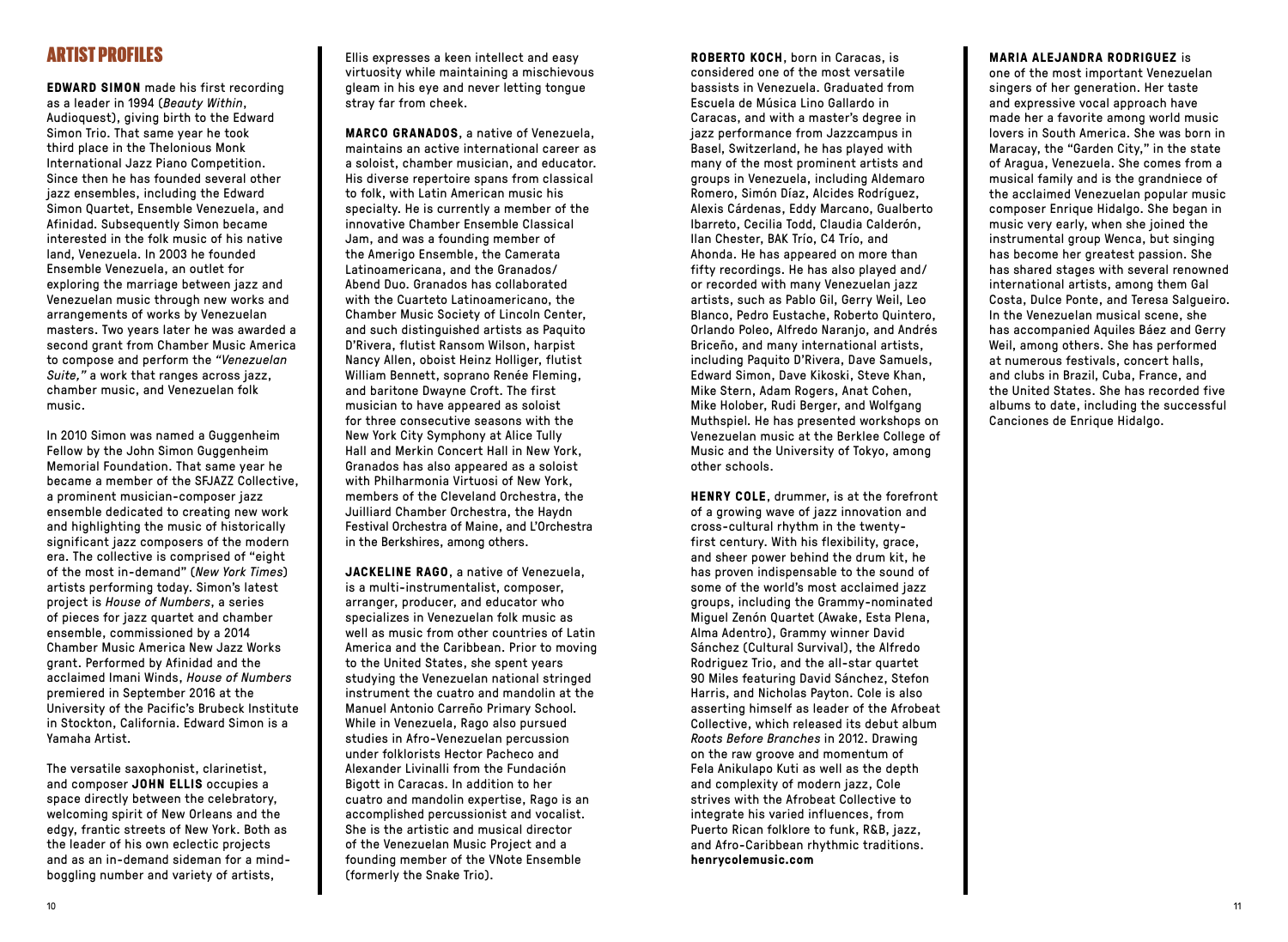

Photo Courtesy Graffiti Music Group

#### SATURDAY, DECEMBER 3

# CARLOS VARELA THE POET OF HAVANA

#### **CARLOS VARELA'S BAND**

**Carlos Varela**, lead, guitar, vocals **Aldo López-Gavilán**, piano **Julio Cesar Gónzalez**, bass **Roberto Luis Gómez**, electric guitar **David Suarez**, drums and percussion

## A NOTE FROM THE CURATOR

**ISABEL YRIGOYEN** MUSIC CURATOR

It is an honor and a wonderful moment for us here at YBCA to present one of the most enduring and powerful singer-songwriters from Havana, who is making a rare visit to San Francisco. Carlos Varela has been an inspiration to me personally, as a Cuban-born immigrant to the United States and an admirer of his gorgeous songs, many of them widely famous in the Latin world and in Spain, but lesser known in the United States. A poet has the ability to unite people, to bring forth a spirit of hope and humanity, to inspire us to live fully and be better. Varela does this with his songs, opening our ears and hearts, giving weight to universal stories as well as advocating for individual freedoms, human rights, and social justice.

#### Varela's songs have been

interpreted by famous artists around the world, including Joaquín Sabina, Ana Belén, Miguel Bosé, Ana Torroja, Luis Enrique, Pablo Milanés, Jackson Browne, and many others. It is rare for San Franciscans to hear this type of sound outside of Cuba; audiences in Northern California are more familiar with typical Cuban dance music. But Cuba has a diverse musical palette—that is one of its cultural gifts to the world—so I'm very excited for those of you who are not familiar with it to hear this music, and to welcome those who love Varela's songs to be captivated once again by this thrilling artist and humanitarian. Enjoy!

## PROGRAM OVERVIEW

Cuban singer-songwriter Carlos Varela showcases a contemporary, rock-affiliated musical style that he developed called novisima trova (newer song), an evolution of nueva trova (new song), the Cuban postrevolutionary folk music of the early 1960s created by Silvio Rodriguez and Pablo Milanés. Varela's music was first introduced to a larger public by the legendary—indeed, superstar—Cuban singer-songwriter Silvio Rodriguez when he took the young Varela on tour with him throughout the Latin world in the late 1980s.

The 2014 documentary *The Poet of Havana*, directed by Ron Chapman, shown in conjunction with this concert, celebrates Varela's thirty years in music, featuring interviews with Jackson Browne, Benicio del Toro, Ivan Lins, Luis Enrique, and other Cuban artists, who discuss one of Cuba's most beloved contemporary artists.

Uplifting and defiant, at times soothing and at others explosive, Varela is courageously outspoken in the manner of a true revolutionary, albeit one who now finds himself in the curious position of sometimes being critical of the ongoing (fifty-seven years now) revolution in his own country. Songs that have become classics include *Una Palabra, Monedas al Aire, Muros y Puertas, Muros, Tan Joven y Tan Viejo* (cowritten with Joaquin Sabina), *Estas* (with Bonnie Rait), and *El Humo del Tren* (with Los Van Van). Throughout his career, Varela has toured with other internationally renowned Latino and Caribbean artists. His collaborations and compelling solo performances have won him important recognition, such as the Ondas award in Spain in the Artistic Revelation category.

Even though Varela is often described as Cuba's Bob Dylan, he [wryly observes?] that he prefers to be identified as the Carlos Varela of Cuba. Having endured many censorship battles with the Cuban government because of his social commentaries on Cuba's postrevolutionary society, Varela persists in making music that is personal, poignant, and poetic. His valiant and daring lyrics have made him a voice of his generation. He has sought to build bridges between Cuba, the United States, disenfranchised Cubans, and the people of the world through his universal songs and profound lyrics. For tonight's concert, Varela is backed by his band, composed of some of the most talented musicians of the island.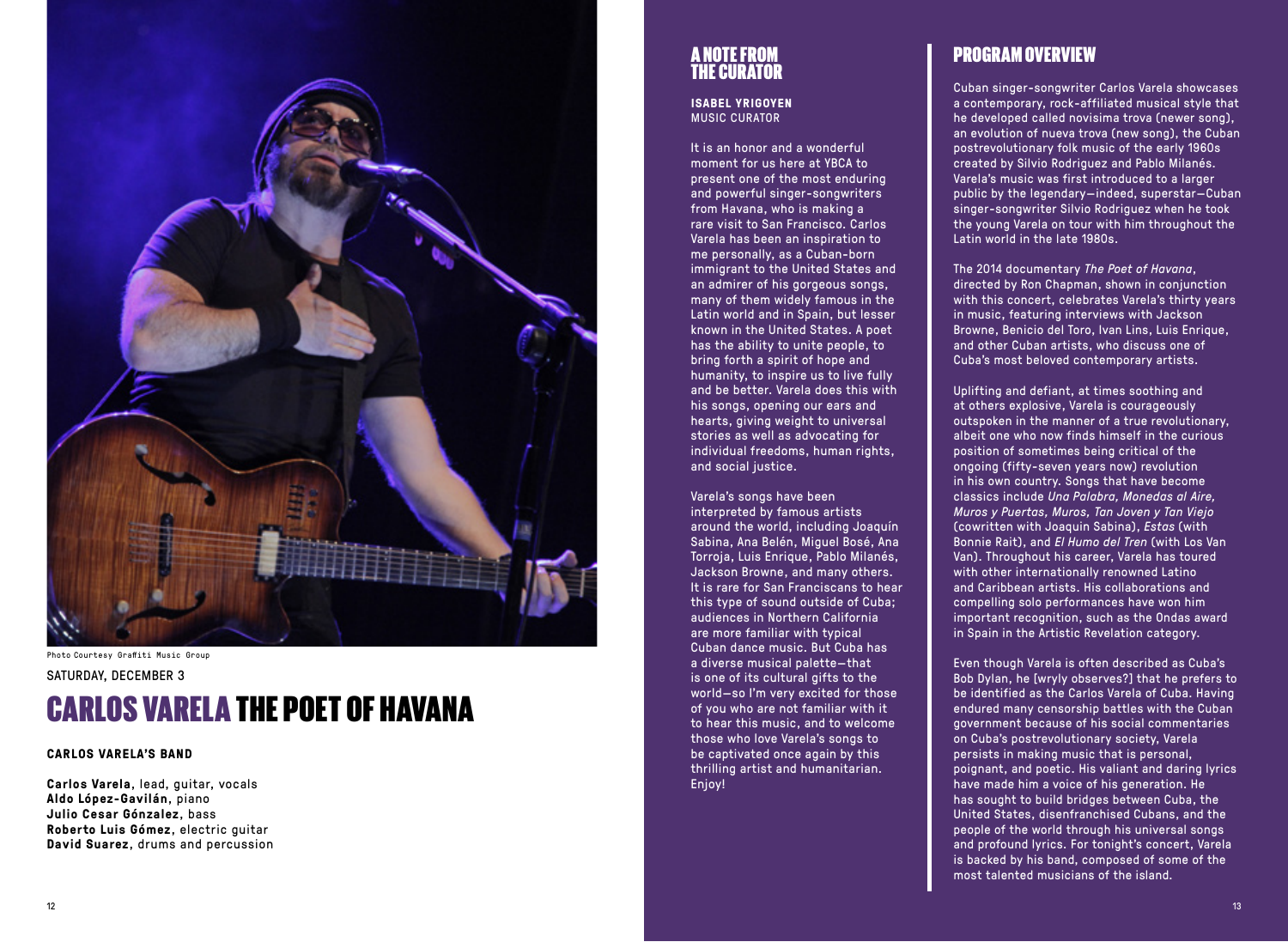## ARTIST PROFILE

**CARLOS VARELA** was born in Havana in 1963. He wrote his first songs at the age of fifteen, and in 1980 he became part of the musical movement nueva trova (new song). In association with other young singer-songwriters, he eventually developed his own voice inside the Cuban cultural scene, which audiences and critics came to call novisima trova (newer song). He has performed in important theaters in major international cities and is one of the most popular musicians from the island.

To date Varela has recorded nine albums under his name. His song *Una Palabra (A Word)* was used in the 2004 film *Man on Fire*, starring Denzel Washington and Dakota Fanning. The Oscar-winning director Alejandro González Iñárritu used *Una Palabra* in *Powder Keg,* a short for the BMW film series *The Hire* starring Clive Owen. Varela first toured outside of Cuba with Silvio Rodriguez and Pablo Milanés in the 1990s. He reached the height of his fame during that time with *Monedas al Aire (Tossed Coins)*, which included his song *Muro (Wall)*, which was selected by Spanish superstar Miguel Bosé for his record *11 maneras de Ponerse el Sombrero (Eleven Ways to Put on a Hat)* (WEA, 1998). In 1995 Varela toured Spain with the legendary Spanish songwriter Joaquín Sabina, and recorded *Como los Peces (Like the Fish)*, which won him the important Ondas award in Spain in the Artistic Revelation category. That same year Varela and Sabina cocomposed *Tan Joven y Tan Viejo (So Young and So Old)*, a massive hit that appeared on Sabina's record *Yo Mi Me Contigo ( I Did, Me, with You)*. In 1998 the video for *Robinson* debuted on MTV Latino and in the United States. *Nubes (Clouds),* recorded in 2000, would become one of his most popular albums; it includes the iconic songs *Muros y Puertas (Walls and Doors)* and *Una Palabra (A Word)*. The latter has been translated and performed in dozens of languages.

In 2006 and 2007 Varela and his band went on tour to Canada, where they featured at important music festivals, including



Ottawa's Cisco Blues Fest and Quebec's City Summer Festival. *No Es el Fin (It's Not the End)* came out at the end of 2009, and Varela toured Canada, Costa Rica, Guatemala, Mexico, and Panama to promote it. On tour at home in Cuba, he broke attendance records in almost all the theaters he played in. That same year he performed at the Peace Without Borders II concert organized by the musicians Juanes, Miguel Bosé, and Olga Tañón, attracting more than one million people to Havana's Plaza de la Revolución. In June 2011 he and his band returned to the United States for a third tour and participated in important festivals,

including the Playboy Jazz Festival in Los Angeles, Pete Seeger's Clearwater, and the Blue Note Jazz Festival in New York.

To celebrate his career's thirtieth anniversary, Varela invited a group of renowned artists and friends to join him for two legendary concerts at the Teatro Nacional de Cuba in January 2013. Jackson Browne, Ivan Lins, Luis Enrique, Eduardo Cabra (Calle 13), Juan Formell, X Alfonso, Alexander Abreu, Diana Fuentes, and others sang his greatest hits backed by his band and a twelve-piece string orchestra. The concerts inspired the Canadian film director Ron Chapman to

make *The Poet of Havana,* a documentary about Varela narrated by Benicio del Toro, which won awards at film festivals around the world and has aired on HBO Latino in the United States. Last year Varela received an honorary degree in law from Queen's University in Kingston, Ontario, in recognition of his musical talent and the importance of his voice inside and outside Cuba. In June 2015 Cuba celebrated seventy years of diplomatic ties with Canada, and the Canadian embassy organized a concert where they invited Carlos Varela and his band to emcee for the popular Canadian Sam Roberts Band.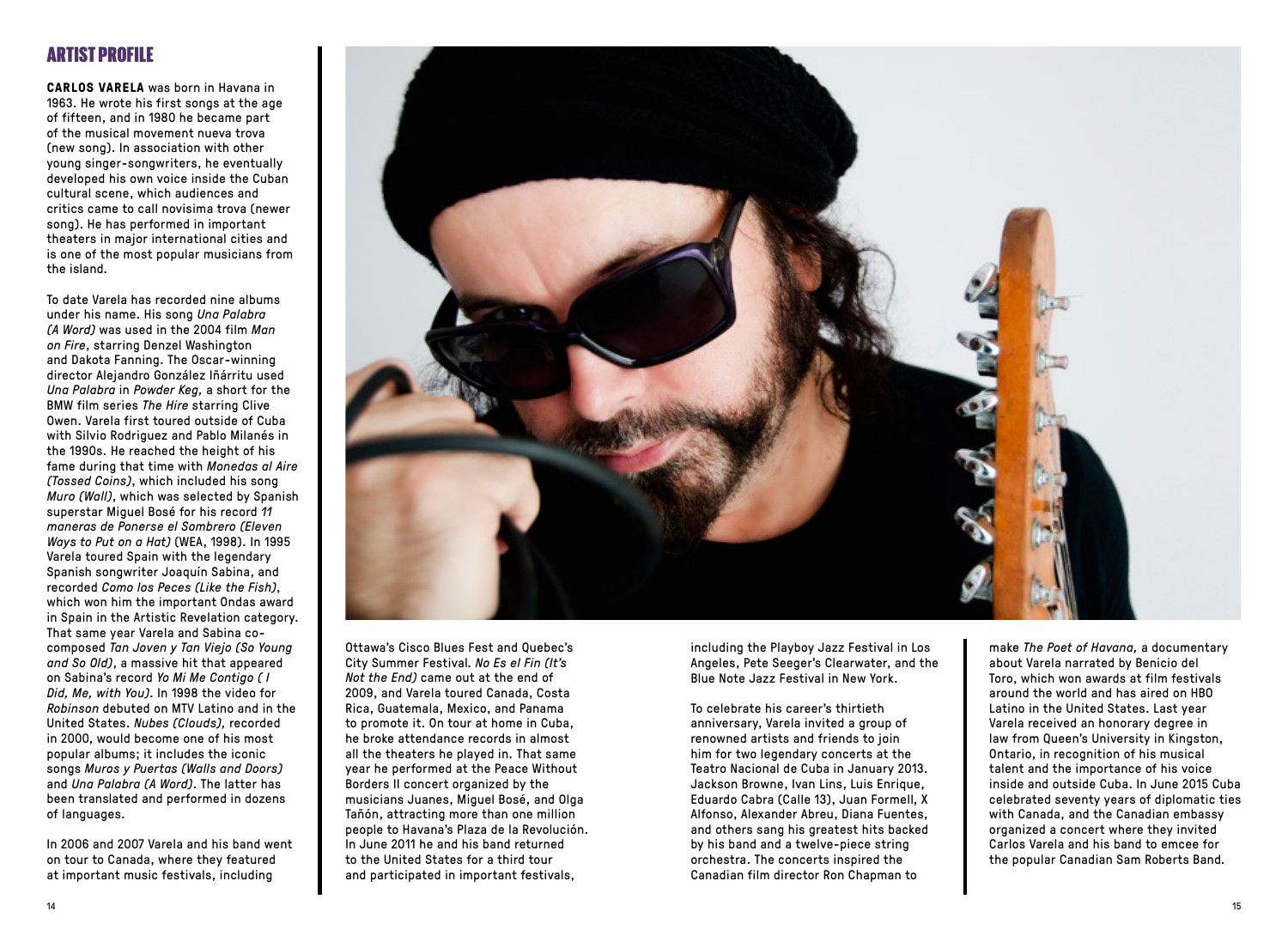

Photo by Jaime Oriz

### SUNDAY DECEMBER 4

# AURELIO A HONDURAN GARIFUNA DANCE PARTY!

**Aurelio Martinez**, lead vocals and guitar **Tony Penalva**, guitar and vocals **Alex Ciego**, bass and vocals **Denton Figueroa**, shaker and vocals **Charles Garcia**, Garifuna drum **Philip Garcia**, Garifuna drum

## A NOTE FROM THE CURATOR

**ISABEL YRIGOYEN** MUSIC CURATOR

I first saw Aurelio—that marvelous showman, vocalist, and musician perform in the magical city of Santiago de Compostela in Galicia, Spain, at WOMEX, the world's largest expo of world music. His soulful voice engulfed us with contagious polyrhythms and gorgeous melodies. Feelings of joy and sadness filled my body as I danced nonstop alongside hundreds of other festival goers. With a smile as big as life and guitar in hand, Aurelio created an instant bond with the audience. I felt such an emotional reaction, I didn't need to understand the lyrics to know that the songs reflected his own life and that of his people, the Garinagu people of Honduras, commonly known as the Garifuna.

Aurelio sings in the Arawakan language, which is spoken by about two hundred thousand people mainly in Honduras but also in Belize, Guatemala, and Nicaragua. It was originally spoken on the island of St Vincent in the Caribbean Antilles, then spread to Honduras and neighboring countries in Central America. It is believed the Garinagu people descended from West Africans who were transported to South America as slaves; after an unexpected shipwreck off the island of St. Vincent, some of the slaves escaped to the Lesser Antilles. They intermarried with the local indigenous Arawak tribe and Amerindian peoples, and a new culture was formed. Aurelio is one of the most important exponents of this endangered music. His songs carry the oral histories as well as the sociopolitical struggles faced by his people in present-day Honduras. Acting as a spokesman, social activist, and cultural ambassador, Aurelio, with his voice and music, is a precious gift to the world. We're so happy to celebrate it with you today. Enjoy!

## PROGRAM OVERVIEW

Aurelio Martinez gives a musical performance that will have you on your feet. A torchbearer of the Garifuna musical tradition, he marries the music and the movements of his Caribbean coastal culture. Set to the infectious sounds of the Central American paranda style, framed by drums and maracas, Aurelio's lyrics highlight the social and political challenges faced by the Garifuna community, historically African descendants. The songs are from his critically acclaimed album *Landini*, plus premieres of unreleased music from his forthcoming album. His record will be available for sale so you can relive the rhythms!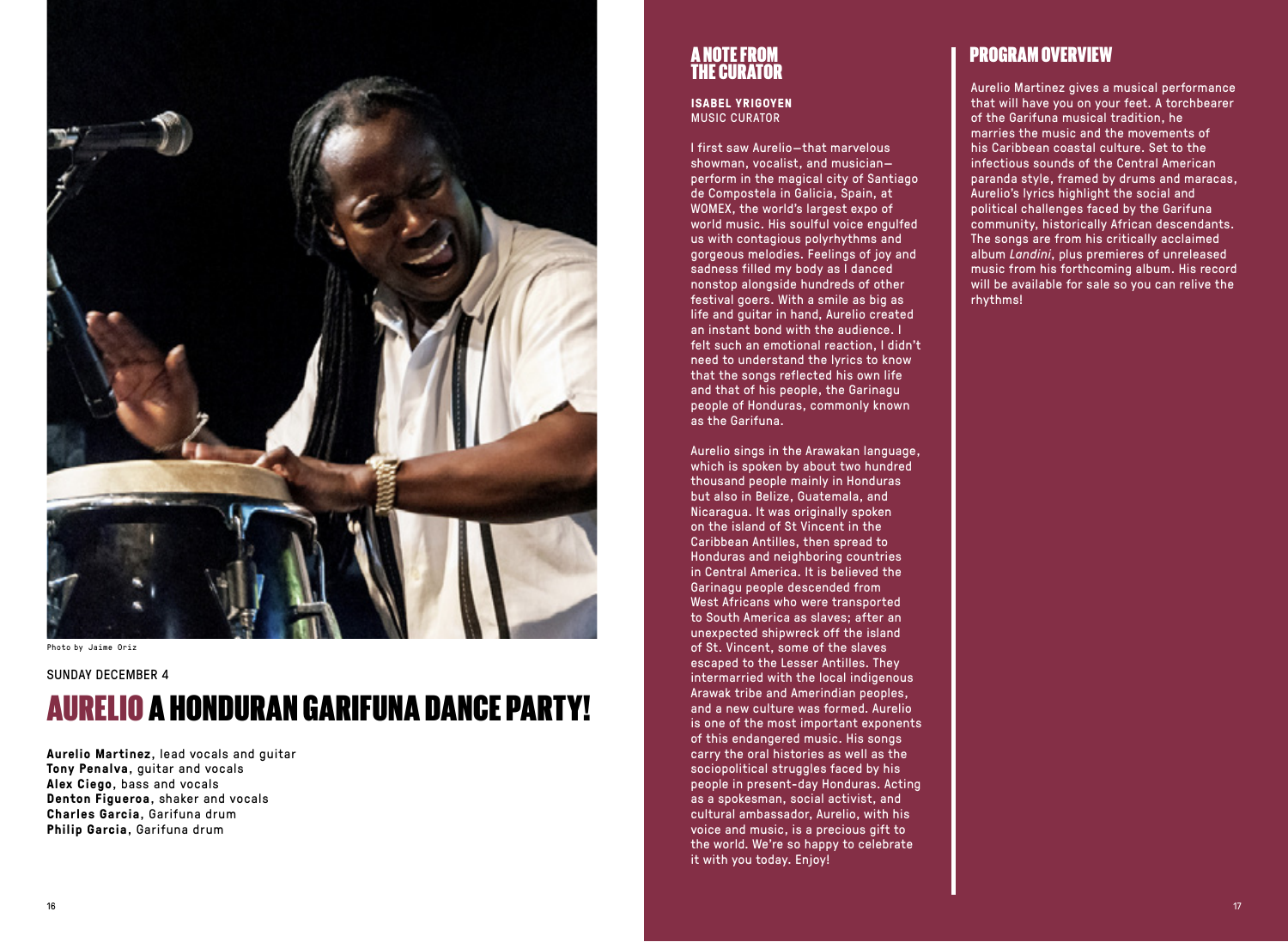## ARTIST PROFILES

Singer-songwriter, guitarist, and percussionist **AURELIO MARTINEZ** is one of Central America's most gifted performers. Born in Honduras, he is known for his powerful and evocative voice. He is a major tradition bearer of Garifuna music and a cultural ambassador of the Garifuna nation. The Garinagu, known as the Garifuna, are people of Amerindian and West African ancestry who live along the coasts of Belize, Guatemala, Honduras, and Nicaragua. The original home of the Garifuna is St Vincent (one of the windward islands in the West Indies), from which they were deported in 1796 by the British government and landed on Roatan island, situated in the Bay Islands of Honduras.

Aurelio grew up in a small Caribbean village called Plaplaya, surrounded by a family of talented musicians. His father was a wellknown local troubadour who improvised paranda songs containing Garifuna roots rhythms and Latin sounds. Following the influence of his uncles and grandfather, he became a brilliant drummer in his early childhood. From his vocally gifted mother, he learned to sing and picked up many songs she crafted.

Aurelio has released six recordings. The first, *Garifuna Soul* (Stonetree Records, 2004), was produced by his friend and longtime collaborator Ivan Duran, with backing by some of Belize and Honduras's best studio musicians. Aurelio's rich, resonant voice and soulful acoustic songs caught the attention of the global music press, who saw him as a tradition bearer with an innate musicality and subtle innovative streak. AfroPop Worldwide named him "Newcomer of the Year."

Two years later, Aurelio took on another role as a politician in the Honduran National Congress, becoming the first Garifuna congressman from his region in the country's history. As a politician his main goal was to represent and support the Garifuna people through concrete manifestations that would protect their integrity. The idea was to lead innovative actions to improve the daily life of this population as well as to feed and preserve their cultural treasures.

In 2007 Aurelio was invited to participate in the album *Watina* (Stonetree Records, Cumbancha, 2007), featuring the highly acclaimed musician Andy Palacio and the Garifuna Collective, who received the prestigious WOMEX Award. *Watina* was declared the Greatest World Music Album of All Time by Amazon.com in 2010.

One of the highlights of Aurelio's career was to record in 2008 with Afropop legend Youssou N'Dour. This major event brought Aurelio and Garifuna music into contact with famous African musicians. Three years later, in part as a result of the N'Dour collaboration, Aurelio released his second solo album, *Laru Beya* (Stonetree Records, Real World Records, Sub Pop, 2011), a compilation of soulful songs linking back to African roots. "Aurelio is



a highly talented musician, conscious composer and passionate performer with an excellent band behind him, as well as being the prime advocate for a unique culture. If anyone is going to put the Garifuna culture onto the map, it is Aurelio Martinez," commented *WorldMusic.co.uk*.

Aurelio returned to his musical roots with his third album, *Lándini* (Stonetree Records, Real World Records, 2014). Traditionally, after a long day of fishing, Garifuna villagers bring their boats back to the river landing and gather for a convivial paranda session. This symbolic image gave the album its name: lándini, related to the English word landing. According to Aurelio, "I consider this album to be the sound of my Garifuna people. On the previous album *[Laru Beya]* we experimented and collaborated with other artists to reconnect what was lost between Africa and America. This album is purely Garifuna, and the entire spirit of the music reflects the Garifuna experience. My mother is the sole inspiration for this album; she's the best example I have in my life of what a human being should be, my main consultant and confidante."

*Lándini* was named to multiple 2014 yearend critics' lists, including: number 3 on the Sunday Times Ten Best World Music Albums of 2014, number 3 on fRoots Critics Poll's New Albums of 2014, number 2 on World Music Central's Best World Music Albums 2014, Songlines's 10 Best Albums of the Year 2014, Curious Animal's Best Albums of 2014, and number 1 on Songlines's 50 Greatest World Music Albums of the Last Years. In March 2015 the Garifuna community of New York honored Aurelio with a special musical tribute and concert to celebrate the thirtieth anniversary of his career. "We're not going to let this culture die," the artist says. "I know I must continue my ancestors' legacy and find new ways to express it. Few people know about it, but I adore it, and it's something I must share with the world." His new album, *Darandi: Celebrating Thirty Years at the Heart of Garifuna Music*, will be released in January 2017 on Real World Records.

## YBCA CONTRIBUTERS

#### **YBCA PRODUCTION DEPARTMENT**

Jodi Feder, *Director of Production* Jose Maria Francos, *Technical Director* Martin Barron, *Associate Director of Production* June Higginbotham, *Production Manager* Thomas White, *Theater Head Technician* Cedric Lathan, *Theater Head Audio Engineer* Greg Wilson, *Forum Head Technician*

#### **YBCA PERFORMING ARTS PROGRAMMING STAFF**

Marc Bamuthi Joseph, *Chief of Program & Pedagogy* Isabel Yrigoyen, *Associate Director of Performing Arts* Claire Shoun, *Performing Arts Programs Manager*

#### **YBCA 2016-2017 BOARD OF DIRECTORS PRESIDENT** Paul Connolly

**EXECUTIVE COMMITTEE**

Berit Ashla Diana Cohn Erik Mayo Rekha Patel

#### **MEMBERS**

Peter Bransten Amy Eliot Elna Hall, Ph.D Meklit Hadero Kevin King D.J. Kurtze Jocelyn Lamm Startz Laura Livoti Sabrina Riddle Catalina Ruiz-Healy Paul Ryder Diane Sanchez Vicki Shipkowitz Meg Spriggs Marc Vogl Vinitha Watson Zak Williams Johann Zimmern

**EMERITUS** Helen Sause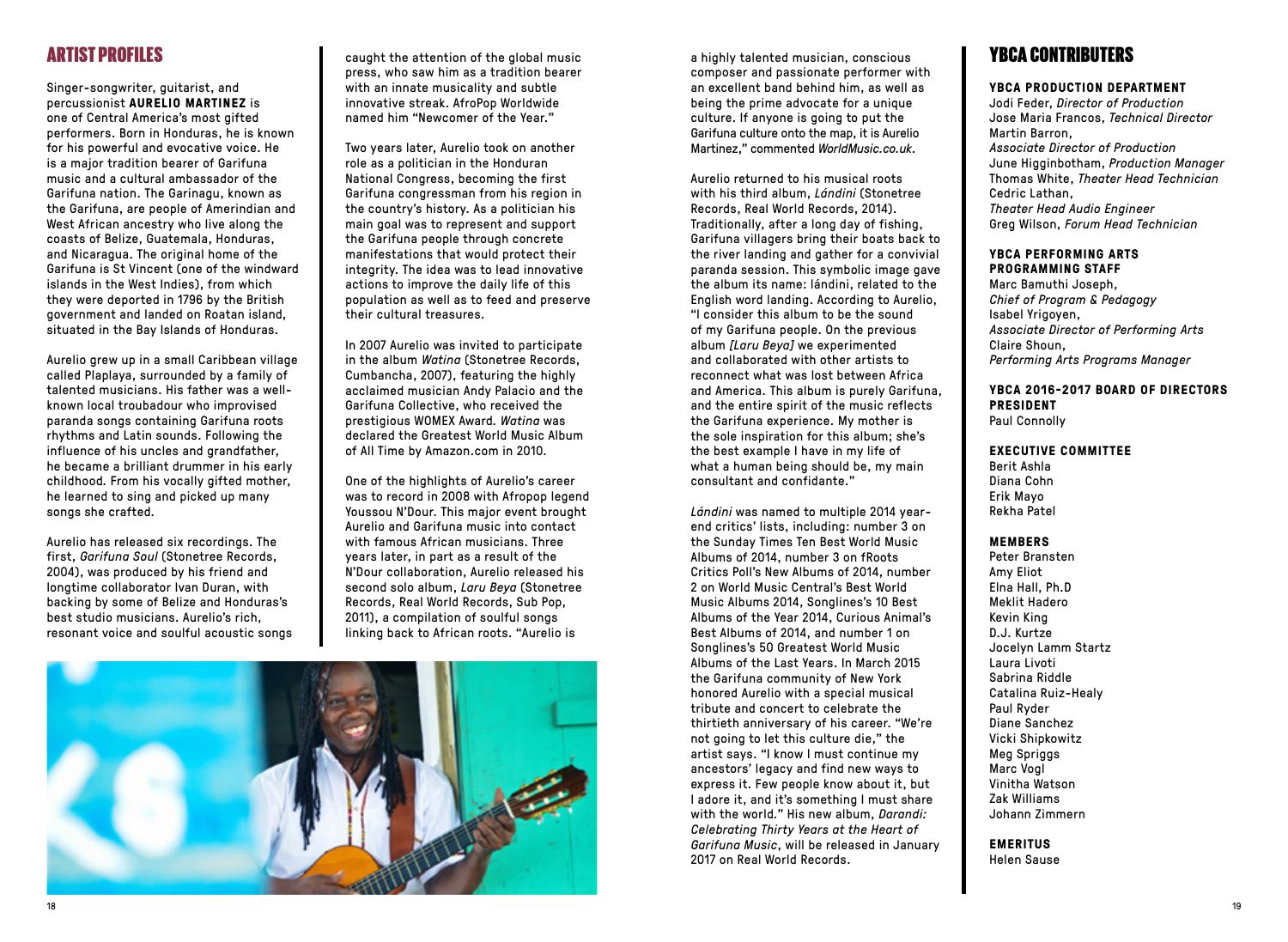## YBCA DONORS

A WARM THANK YOU TO YERBA BUENA CENTER FOR THE ARTS CONTRIBUTORS!

Thank you to our contributors for enthusiastically supporting YBCA's programs. YBCA gratefully acknowledges contributions from our FY16 and FY17 partners, and contributions and in-kind donations of \$500 or more received between July 1, 2015, and October 1, 2016.

Special thanks to the City of San Francisco for its ongoing support.

## **\$100,000 AND ABOVE**

**Corporations** Google.org

**Foundations** Doris Duke Charitable Foundation The William and Flora Hewlett Foundation The James Irvine Foundation Panta Rhea Foundation Surdna Foundation The Wallace Foundation

**Government** Institute of Museum and Library Services

**Individuals** Anna and Richard E. Gardner Revocable Trust Leslie and Merle Rabine

**Organizations** ArtPlace America

#### **\$50,000 AND ABOVE**

**Corporations** Salesforce.com

**Foundations** Gerbode-Hewlett Foundations 2014 Choreographer Commissioning Awards

**Government** California Arts Council National Endowment for the Arts

**Individuals** Kevin King and Meridee Moore

#### **\$20,000 AND ABOVE**

**Corporations** Cushman & Wakefield Verizon Wells Fargo Foundation

**Foundations** The Bernard Osher Foundation The MAP Fund, supported by the Doris Duke Charitable Foundation and the Andrew W. Mellon Foundation The Kimball Foundation

**Organizations** Theatre Communications Group Yerba Buena Community Benefit District Youth Speaks

### **\$10,000 AND ABOVE**

**Corporations** Adobe Foundation Airbnb\*

Dolby Laboratories Grosvenor United Airlines\*

**Foundations** Abundance Foundation New England Foundation for the Arts The Sato Foundation Zellerbach Family Foundation

**Individuals** Anonymous Paul Connolly Mike Wilkins and Sheila Duignan

## **\$5,000 AND ABOVE**

**Corporations** U.S. Bank

**Foundations** Kenneth Rainin Foundation

**Government** The Consulate General of The Netherlands in New York

#### **Individuals**

Mary L. Bianco Rena G. Bransten Carla and David Crane Dennis Leary Erik Mayo Rekha Patel Pincus Family Fund Rebecca and Alan Ross Edward and Catherine Topham Jeff Whipps and Susan Greenleaf Sam Wick and Leah Wade Anonymous

#### **\$2,500 AND ABOVE**

**Corporations** Adobe Matching Gifts Program Delta Dental Plan of California

#### **Individuals**

The Abe Farag Family Foundation Mary and John P. Grossman Elna Hall, PhD Kevin Johnson and Karen Jenkins-Johnson Petra Schumann and Rob Wullenjohn Mark Slee Meg Spriggs Srinija Srinivasan

### **\$1,000 AND ABOVE**

**Foundations** Gaia Fund

**Individuals** Verda Alexander and Primo Orpilla Berit Ashla and Aron Cramer Gloria and Saul Feldman Randi and Bob Fisher

The John and Marcia Goldman Philanthropic Fund Renee Renouf Hall Michael Harrington and Amanda Michael James Hormel and Michael Nguyen Kaitlyn and Mike Krieger Richard Laiderman and Jung-Wha Song Bruce McDougal and Daniel Rey Sarah Ratchye and Edward Frank Sabrina Riddle Diane Sanchez Kendra Shimmell and Wyatt Starosta Vicki Shipkowitz Anthony St. George and Joel Evans Marc and Megara Vogl Harvey and Leslie Wagner Foundation Charles and Cheryl Ward Mitchell and Kristen Yawitz

**Organizations** Association of Performing Arts Presenters Council on Foundations Stanford University

### **\$500 AND ABOVE**

**Corporations** Chevron Matching Employee Funds Yahoo! Matching Gifts Program

**Foundations** KaBoom!

**Individuals** Jerry Bailey Glenn and April Bucksbaum Dr. Daniel Coming and Dr. Elizabeth Widman Alana Devich and Malkia Cyril Lisa Doran Colin Eykamp Marcia Feitel Namrata and Ashish Gupta Shelley Harrison Jan Hobbel Leigh Honeywell Ed and Peggy Kavounas Liz and Stephen Lapp Dennis Leary Lawrence Li and Philip Tran David Liff Laura Livoti Grace MacFarlane Jim Newman and Jane Ivory Samia Rashed Raymond Family Foundation Mr. and Mrs. Rufflesteak Dr. John Patrick Ryan Emily Sawtell and Stephen Evans Steve Smart and Javier Barreto Joceylyn Startz Neal Strickberger and Ute Frey Elise Van Middelem David Joseph Weber and Renu Agrawal In Memory of Christian Zimmern Anonymous

\*denotes in-kind gift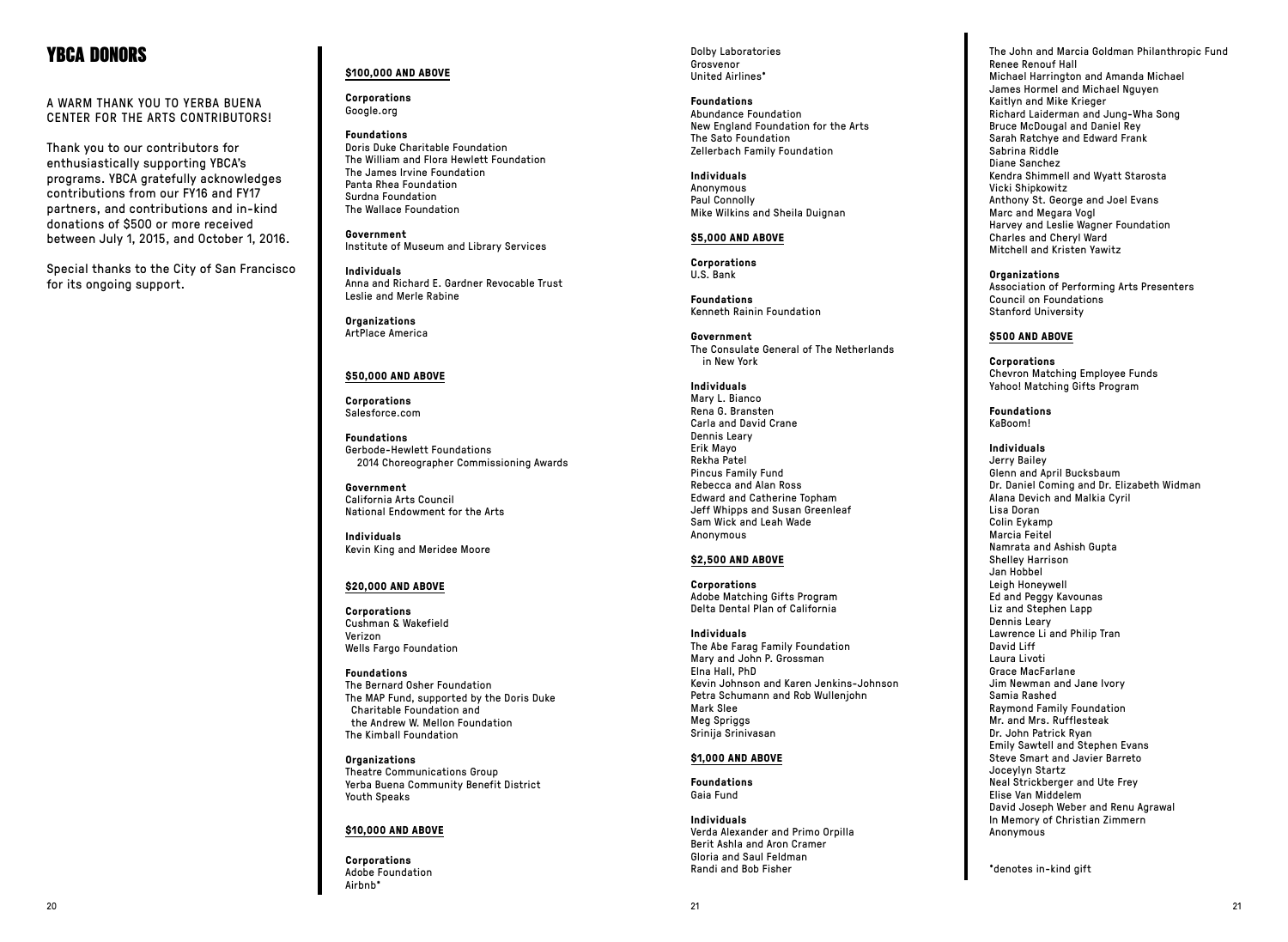YERBA BUENA CENTER FOR THE ARTS IS GRATEFUL TO THE CITY OF SAN FRANCISCO FOR ITS ONGOING SUPPORT.

**YBCA Programs in 16–17 are made possible in part by** The James Irvine Foundation.

**Additional Funding for YBCA Programs 16– 17:** National Endowment for the Arts, Adobe, Abundance Foundation, Gaia Fund, Grosvenor, and Members of Yerba Buena Center for the Arts.



**The Leslie and Merle Rabine 2016–17 Performance Season is made possible in part by** Doris Duke Charitable Foundation, The William and Flora Hewlett Foundation, and Panta Rhea Foundation.

**Additional Funding for YBCA Performances 16–17:** Surdna Foundation, Salesforce.com, and Zellerbach Family Foundation.



**Free First Tuesdays underwritten by:** Directors Forum Members.

# AESTEET OR TALKING TO POWER

# TANIA BRUGUERA

**YERBA BUENA CENTER FOR THE ARTS** 

## **JUN 16 – SEP 24 2017 DOWNSTAIRS GALLERIES**

#TANIABRUGUERA YBCA.ORG